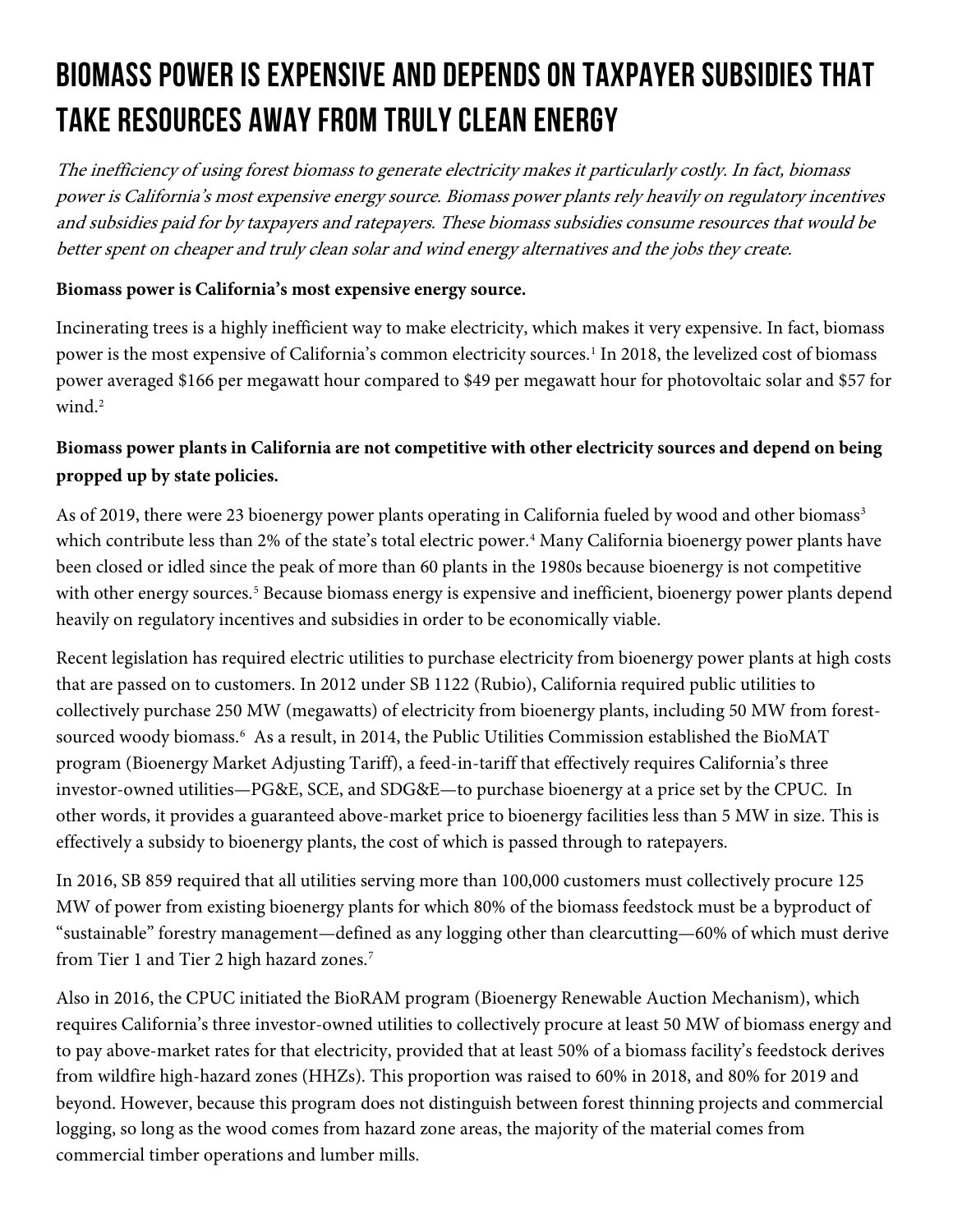#### **Californians bear the costs of propping up the biomass industry.**

California lawmakers provide subsidies to the biomass industry without directly using state funds in two ways: by including biomass energy under the Renewable Portfolio Standard and through legislation requiring electric utilities to purchase forest-sourced biomass power. Californians wind up shouldering the cost of these subsidies when they pay for the high cost of biomass power through their electricity bills. Meanwhile, lawmakers claim that they are addressing forest fire without allocating any actual funds for community wildfire protection.

For comparison, the average wholesale price of power on the California grid is \$50 per megawatt hour (Mwh). [8](#page-2-7) The price for forest biomass energy through the BioMAT program is four times as much—\$199.72 per Mwh based on the price cap set by the Public Utilities Commission°—and more than twice as much through the BioRAM program at \$115 per Mwh. [10](#page-2-9) In practice, California residents and electric utility ratepayers are subsidizing forest biomass facilities at a rate of \$150 per Mwh above market price through the BioMAT program, and \$65 per Mwh above market price through the BioRAM program. Furthermore, BioMAT power is four times as expensive as photovoltaic solar power and 3.5 times as expensive as wind power. BioRAM power is more than twice as expensive as solar or wind power.

## **California policies that incentivize forest bioenergy divert resources away from truly clean energy solar and wind energy and the jobs they create.**

State policies that mandate that electric utilities purchase electricity from forest-sourced woody biomass divert investment away from zero-carbon sources like solar and wind, impeding the urgently needed transition to truly clean energy. Because the Renewable Portfolio Standard is used as the means for providing subsidies to biomass, every increase in biomass energy means a direct reduction in the amount that utilities companies invest in solar or wind power.

In addition, costly forest thinning projects to fuel biomass power plants are heavily dependent on taxpayer subsidies. On national forests, the federal timber sale program operates at a net loss to taxpayers of nearly \$2 billion each year.<sup>[11](#page-2-10)</sup> In California, the state government subsidizes tree-cutting in various ways, including a billion dollars over five years allocated by SB 901. These resources were intended to increase public safety during wildfires. Instead of first paying for the forest projects and then paying a second time to burn the residues in biomass facilities, these resources would be much more effectively used to directly help communities implement wildfire-safety actions right around houses, with vastly greater public safety benefits.

Redirecting resources to home fire safety work and solar and wind energy would also be better for job creation, bolstering rural communities. While bioenergy proponents tout biomass power plants as a source of jobs, the reality is that these facilities are highly automated, so they produce few jobs for the massive subsidies necessary to prop them up. In contrast, fire-safety work directed at homes and the zone right around them requires much more intensive involvement by well-trained workers, and thus generates far more jobs per dollar spent. One study found that an equal amount of government investment could produce two to three times as many jobs and better paying jobs—if those funds were used to support fire-safety work right around homes rather than subsidizing forest-cutting projects to fuel biomass power plants. [12](#page-3-0) In addition, solar and wind energy are driving massive job creation with relatively high, family-sustaining wages. [13](#page-3-1)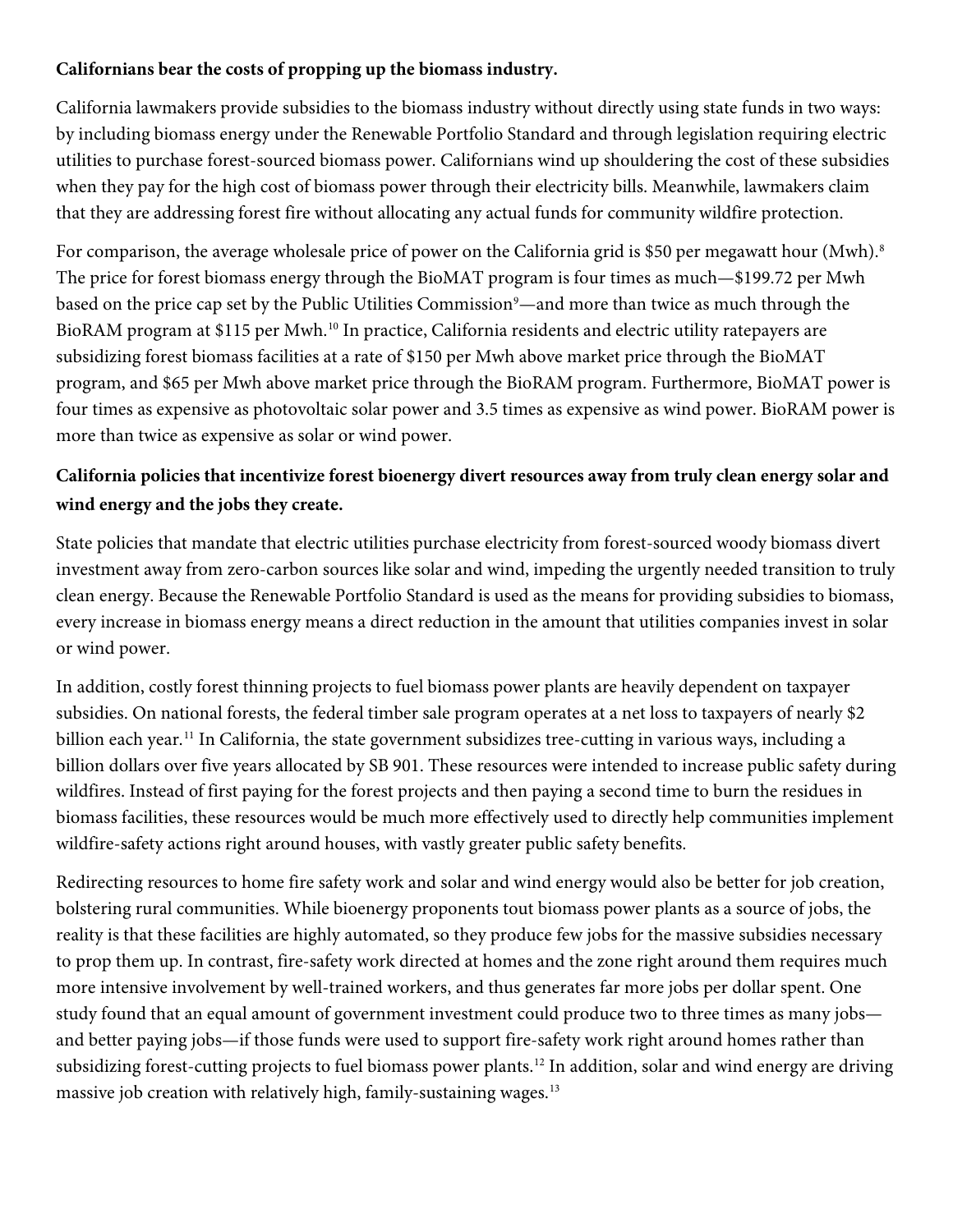<span id="page-2-0"></span>For more information, contact Shaye Wolf and Brian Nowicki at the Center for Biological Diversity: [swolf@biologicaldiversity.org](mailto:swolf@biologicaldiversity.org) and [bnowicki@biologicaldiversity.org.](mailto:bnowicki@biologicaldiversity.org) Last updated: March 2021.



<sup>1</sup> California Energy Commission, Staff Report, Estimated Cost of New Utility-Scale Generation in California: 2018 Update (May 2019),<https://ww2.energy.ca.gov/2019publications/CEC-200-2019-005/CEC-200-2019-005.pdf> at 40 <sup>2</sup> California Energy Commission, Staff Report, Estimated Cost of New Utility-Scale Generation in California: 2018 Update (May 2019),<https://ww2.energy.ca.gov/2019publications/CEC-200-2019-005/CEC-200-2019-005.pdf> at B-12 (levelized mid-level cost of Solar PV: C-Si, Tracking 100 MW is \$49), at B-18 (levelized mid-level cost of Wind 80 m Hub Height 100 MW is \$57), and B-21 (levelized mid-level cost of Biomass fluidized bed boiler 20 MW is \$166). The levelized cost estimates reflect the average cost per megawatt-hour for an independent developer to build and operate a power plant over the lifetime of the facility.

<span id="page-2-2"></span><span id="page-2-1"></span><sup>3</sup> University of California, Division of Agriculture and Natural Resources, Woody Biomass Utilization, [https://ucanr.edu/sites/WoodyBiomass/Project/California\\_Biomass\\_Power\\_Plants/.](https://ucanr.edu/sites/WoodyBiomass/Project/California_Biomass_Power_Plants/) The 23 operational plants burning woody biomass and other organic materials are ARP Loyalton Biomass Power, Burney Forest Power, Chowchilla Biomass Power, Collins Pine Biomass Power, DG Fairhaven, DTE Mt. Poso Cogen, DTE Stockton Biomass Power, DTE Woodland Biomass Power, Greenleaf Desert View Power, Honey Lake Power, Humboldt Redwood Company Scotia Power, Merced Power, Pacific Ultrapower Chinese Station Power, Rio Bravo Fresno Biomass Power, Rio Bravo Rocklin Biomass Power, Roseburg Forest Products Biomass Power, SPI Anderson Biomass Power II, SPI Burney Biomass Power, SPI Lincoln Biomass Power, SPI Quincy Biomass Power, SPI Sonora Standard Biomass Power, Wadham Biomass Power, Wheelabrator Shasta Energy. In addition, three small-scale gasification plants are operating as pilot/demonstration projects: Dixon Ridge Farms Gasifier Power Pilot, Ortigalita Power Company, and Cal Forest Nursery Gasifier. <sup>4</sup> California Energy Commission, California Biomass and Waste-To-Energy Statistics and Data,

<span id="page-2-3"></span>[https://ww2.energy.ca.gov/almanac/renewables\\_data/biomass/index\\_cms.php.](https://ww2.energy.ca.gov/almanac/renewables_data/biomass/index_cms.php) In 2017, 22 operational bioenergy plants produced 3,205 GW, which was 1.6% of the state total 206,387 GW produced.

<span id="page-2-4"></span><sup>5</sup> Morris, Gregory, Biomass Energy Production in California: The Case for a Biomass Policy Initiative, Final Report, NREL (2000)[, https://www.nrel.gov/docs/fy01osti/28805.pdf](https://www.nrel.gov/docs/fy01osti/28805.pdf) at 5

<span id="page-2-5"></span><sup>6</sup> Forest-sourced woody biomass is eligible for up to 50 MW of the total, along with 110 MW from landfills and wastewater sources, and 90 MW from dairy and agricultural sources.

<span id="page-2-6"></span><sup>7</sup> Cal. Pub. Utilities Code § 3.99.20.3(a). (In addition to the requirements of subdivision (f) of Section 399.20, by December 1, 2016, electrical corporations shall collectively procure, through financial commitments of five years, their proportionate share of 125 megawatts of cumulative rated generating capacity from existing bioenergy projects that commenced operations prior to June 1, 2013. At least 80 percent of the feedstock of an eligible facility, on an annual basis, shall be a byproduct of sustainable forestry management, which includes removal of dead and dying trees from Tier 1 and Tier 2 high hazard zones and is not that from lands that have been clear cut. At least 60 percent of this feedstock shall be from Tier 1 and Tier 2 high hazard zones.)

<span id="page-2-7"></span><sup>8</sup> California ISO, 2018 Annual Report on Market Issues & Performance (May 2019),

<http://www.caiso.com/Documents/2018AnnualReportonMarketIssuesandPerformance.pdf> at 1

<span id="page-2-8"></span><sup>9</sup> PG&E reported executed BioMAT contracts with three biomass facilities at a price of \$199.72 per MWh: North Fork Community Power (2 MW), Blue Mountain Electricity Company (3 MW), and Hat Creek Bioenergy (2.88 MW), See BioMAT Executed PPAs Awarded, 10 Day Report,

[https://pgebiomat.accionpower.com/biomat/doccheck.asp?doc\\_link=biomat/docs/FIT/2015/documents/d.%20PPAs%20](https://pgebiomat.accionpower.com/biomat/doccheck.asp?doc_link=biomat/docs/FIT/2015/documents/d.%20PPAs%20Awarded/2.%20PPAs%20Awarded-10-Day%20Report/BioMAT_ExecutedPPAs_10DayReport.xlsx) [Awarded/2.%20PPAs%20Awarded-10-Day%20Report/BioMAT\\_ExecutedPPAs\\_10DayReport.xlsx](https://pgebiomat.accionpower.com/biomat/doccheck.asp?doc_link=biomat/docs/FIT/2015/documents/d.%20PPAs%20Awarded/2.%20PPAs%20Awarded-10-Day%20Report/BioMAT_ExecutedPPAs_10DayReport.xlsx)

<span id="page-2-9"></span><sup>10</sup> MB&G and The Beck Group, High Hazard Fuels Availability Study, Prepared for The High Hazard Fuel Study Committee and PG&E, (June 13, 2019)[, https://fmtf.fire.ca.gov/media/2180/hhzfuelstudy\\_final\\_20190613.pdf](https://fmtf.fire.ca.gov/media/2180/hhzfuelstudy_final_20190613.pdf) at 63

<span id="page-2-10"></span><sup>11</sup> Center for Sustainable Economy, Environmentally Harmful Subsidies in the U.S.: Issue #1: The federal logging program (May 2019),<https://sustainable-economy.org/wp-content/uploads/2019/05/CSE-Federal-logging-report-May-2019.pdf>